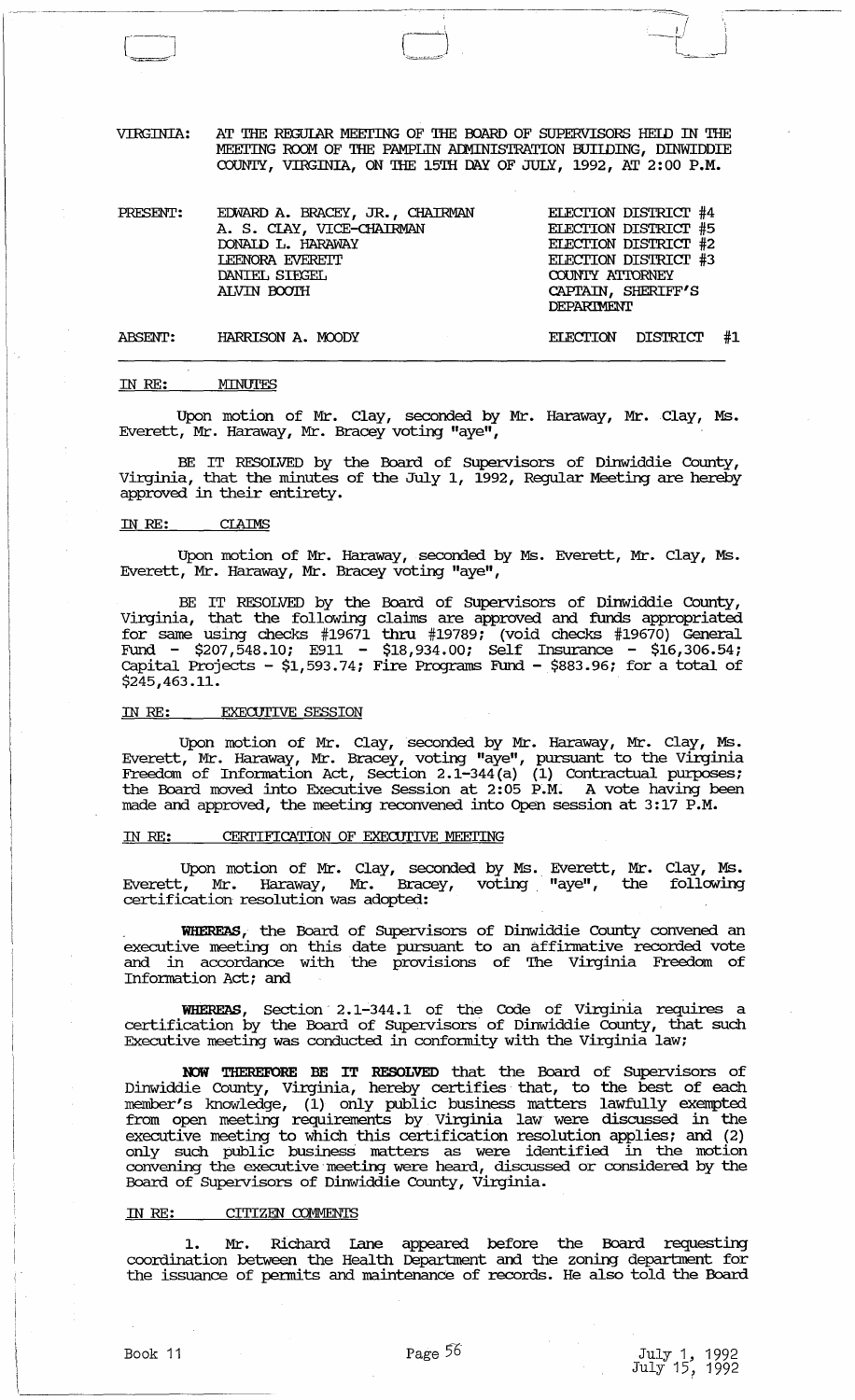it is difficult for senior citizens living on a fixed income to pay the high real estate and personal property taxes in the county. He asked the Board to do their part in helping the senior citizens.

2. Mr. Fred Sahl gave the Board a pamphlet on asbestos from the EPA and he asked them to read it over, particularly the section on schools. He said that loans and grants were available for the clean up of asbestos.

Ms. Anne Blazek directed some questions to VDOT regarding the placement of a sign for the entrance of the racetrack and also a turn lane off uS Rt. 1. She said she had doubts regarding the right of way needed for them.

### IN RE: REPORT -- VIRGINIA DEPARIMENT OF TRANSPORTATION

Ms. Penny Forrest, Resident Engineer, Virginia Department of Transportation, reported the following to the Board:

1. Route 700 has been completed.

2. Rt.  $646$  - Glebe Road between Rt. 1 and Rt.  $613$  - 45 MPH speed limit change - Mt. Calvary Church.

3. Rt. 619 between Rt. 1 and Rt. 613 - sparse accidents - no change recommended.

4. Rt. 226- Western Heights Church to Rt. 460 - no change reconnnended.

5. The County Administrator asked about the status of the Railroad crossing anus at Carson. Ms. Forrest said she had not been in the area lately but she would check on it.

6. Ms. Everett asked for an update on the traffic light at Route 460 and Route 226. Ms. Forrest said the poles were to be installed within the next two to three weeks and the signal lights should be up and operating before school starts.

7. Ms. Everett requested a reflectorized sign be placed on Church Road showing where Turkey Egg Road is located coming from the High School. She also asked about the light situation at Rt. 460 and US Route L

8. The Chainnan expressed concern about Rt. 619 due to the closeness of homes to the highway and the children. He asked Ms. Forrest if she would write a letter of explanation for the citizens on that road and he would be glad to deliver it to them regarding voor's decision not to reduce the speed limit.

9. The Chairman asked that a sign be installed directing traffic to the Courthouse.

10. Ms. Forrest also infonned the Board that all codes and compliances would be met for the entrance to the raceway.

## IN RE: COMMISSIONER OF THE REVENUE

1. Mrs. Deborah Marston, Commissioner of the Revenue, presented the Board with infonnation for amendments to the code raising limits for tax relief for the elderly and disabled citizens for personal property and real estate taxes in the County.

2. Ms. Marston requested that the volunteer personal property tax reduction issue be placed on the agenda for a later date because she had not been able to talk with the Public Safety Officer to work out some details.

Mr. Haraway requested Ms. Marston to prepare a spreadsheet on what the other localities are doing for tax relief.

 $\frac{1}{2}$ 

# IN RE: TREASURER -- REroRl'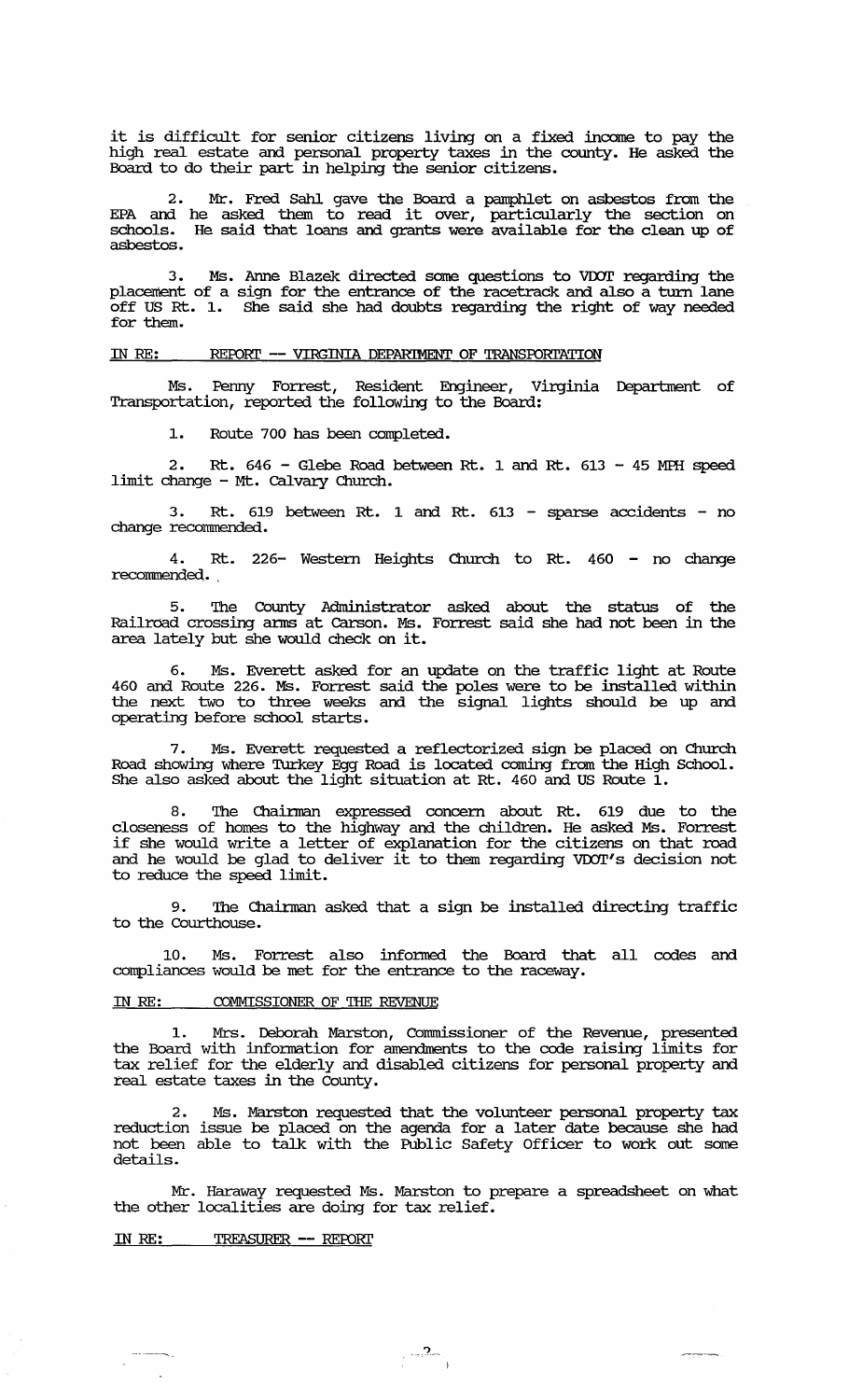Mr. William E. Jones submitted his report for the month to the Board. He asked the Board to postpone the CASA request until the next Board meeting.

gebore.

## IN RE: COMMONWEAL'lli A'ITORNEY **-- REFORI'**

Mr. T. O. Rainey, III, Commonwealth Attorney, was not present.

## IN RE: SHERIFF **-- REroRI'**

~~-----~-~~~~~-.--

There was no report from the sheriff's office.

## IN RE: BUIIDING INSPECIDR **-- REroRI'**

Mr. Dwayne Abernathy, Building Inspector, submitted his report for the month of June. He gave a brief synopsis of the Vol. II Building Maintenance Code. Mr. Abernathy informed the Board that if they wished to adopt Vol. II it would be costly for the County.

Mr. Haraway asked if the problems existing now in the different subdivisions could be corrected with Vol. 1.

Mr. Abernathy explained that only structural problems could be enforced. under our present code. Under Vol. II, buildings could be condemned for certain maintenance codes.

## IN RE: ANIMAL WARDEN **-- REroRI'**

Mr. John Mellick, Animal Warden, submitted his report for the month of June. He told the Board he would like to have the grand opening for the animal shelter on August 19 at 12:30. before the 2:00 P.M. meeting. Mr. Mellick also reported, that he had a successful adoption day at Ukrop's on Saturday.

2. Mr. Mellick presented to the Board a swine claim from Milton E. Hill for five pigs in the amount of \$160.

Upon motion' of Mr. Clay, seconded by Mr. Haraway, Mr. Clay, Ms. Everett, Mr. Haraway, Mr. Bracey voting "aye", the swine claim for Milton E. Hill for five pigs in the amount of \$160.00 was approved.

3. Mr. Mellick presented to the Board a poultry claim from Mr. Robert M. Parrish for eighteen chickens in the amount of \$63.

Upon. motion of Mr. Clay, seconded by Ms. Everett, Mr. Clay, Ms. Everett, Mr. Haraway, Mr. Bracey voting "aye", the poultry claim for eighteen chickens in the amount of \$63.00 for Robert M. Parrish was approved.

## IN RE: RECESS

The Chairman declared a recess at 4:15 P.M. The meeting reconvened at 4:25 P.M.

# IN RE: DIRECIDR OF PIANNING **--** REroRI'

Mr. leonard Ponder, Director of Planning, gave a brief update on the comprehensive plan for the county.

# IN RE: E911 MOIOROIA CONTRACT

Mr. leonard Ponder, Director of Planning, read the following resolution:

WHEREAS, in order to provide the County with an E911 System to protect the health and safety of citizens of the County, the County has approved a contract for E911 Equipment with Motorola Corporation; and

WHEREAS, the installation of such E911 Equipment in the manner and quality required by the County will necessitate certain renovations to be made at the Sheriff's Office where the E911 Equipment will be located along with the addition of a 25 kilowatt generator, Mechanical HVAC changes, demolition, engineering and electrical work; and



C-]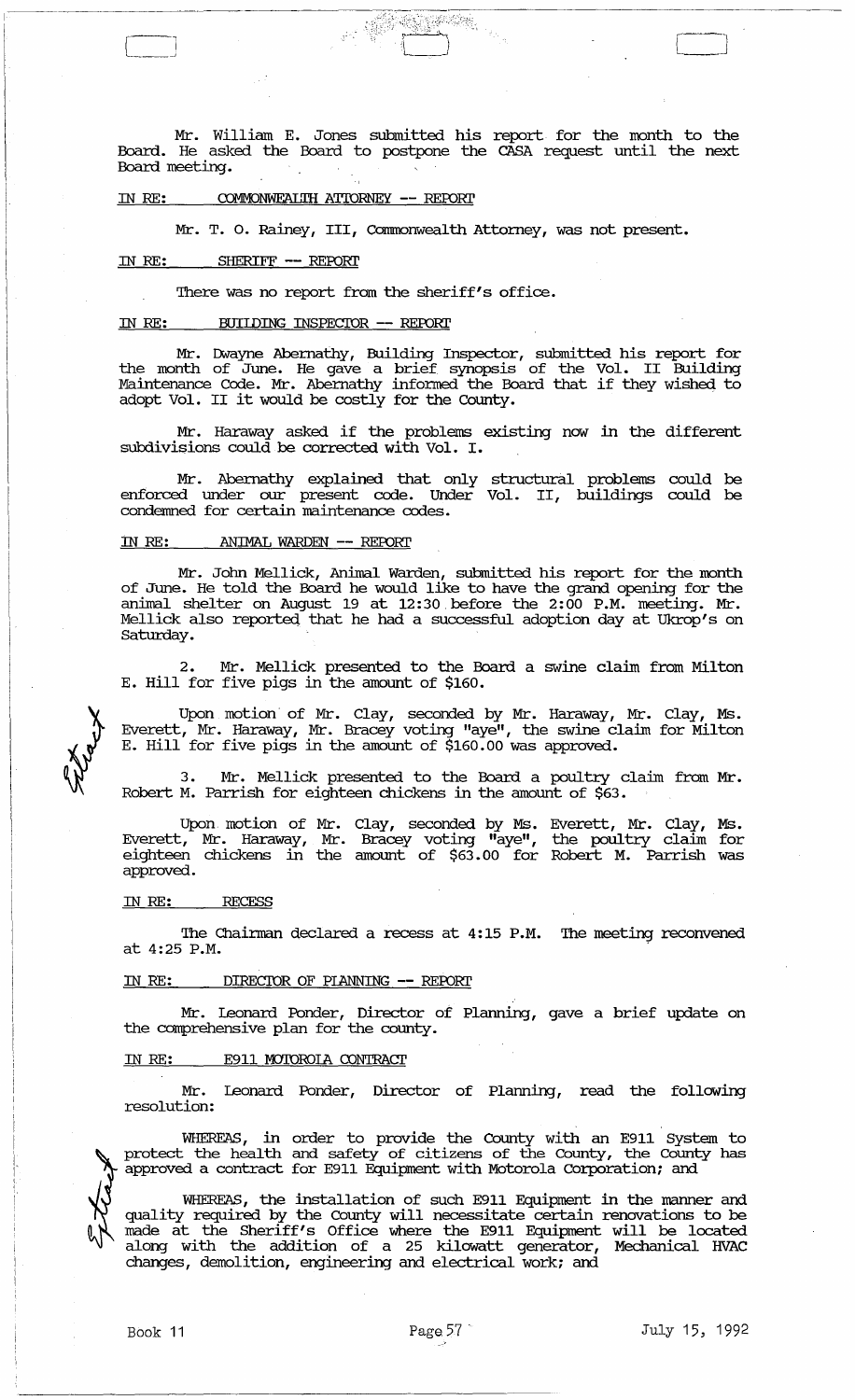WHEREAS, due to recent requirements of C & P Telephone Co. restricting the installation timeframe in order to complete the E911 installation and training to meet the December 18, 1992 deadline connnitted by the County, the County will need to modify the tenus of the Contract with Motorola Corporation to include the renovations, additions and work referenced in the previous paragraph;

 $\mathcal{C}_k$ 

NOW, 'IHEREFORE BE IT RESOLVED, that the Board of SUpervisors of the County hereby authorizes and directs the County Administrator to make such modifications to the Contract with Motorola Corporation for the E911 System to include the renovation, demolition and site work at the proposed location for the E911 System along with the necessary mechanical HVAC changes, 25 kilowatt generator, electrical work and engineering services, which is estimated to be \$94,290.00 in additional costs to this Contract.

This Resolution is to be effective immediately.

Mr. Clay asked Mr. Bob Scott, Motorola Representative, to give an overview of the extra requirements.

Mr. Scott explained that an extensive study was made of the facilities and they were a lot more inadequate than was thought at first. With the renovations and installation, the cost will be \$94,290. This includes a new air condition system, generator, and relocating equipment.

Upon motion of Ms. Everett, seconded by Mr. Clay, Mr. Clay, Ms. Everett, Mr. Bracey voting "aye", Mr. Haraway abstained, the following resolution is adopted:

WHEREAS, in order to provide the County with an E911 System to protect the health and safety of citizens of the County, the County has approved a contract for E911 Equipment with Motorola Corporation; and

WHEREAS, the installation of such E911 Equipment in the manner and quality required by the County will necessitate certain renovations to be made at the Sheriff's Office where the E911 Equipment will be located<br>along with the addition of a 25 kilowatt generator, Mechanical HVAC along with the addition of a 25 kilowatt generator, Mechanical HVAC changes, demolition, engineering and electrical work; and

WHEREAS, due to recent requirements of C & P Telephone Co. restricting the installation timeframe in order to complete the E911 installation and training to meet the December 18, 1992 deadline committed by the County, the County will need to modify the terms of the Contract with Motorola Corporation to include renovations, additions and work referenced in the previous paragraph; referenced in the previous paragraph;

NOW, 'IHEREFORE BE IT RESOLVED, that the Board of SUpervisors of the County hereby authorizes the County Administrator to make such modifications to the Contract with Motorola Corporation for the E911 System to include the renovation, demolition and site work at the proposed location for the E911 System along with the necessary mechanical HVAC changes, 25 kilowatt generator, electrical work and engineering services, which is estimated to be \$94,290.00 in additional costs to this Contract.

### IN RE: DIRECTOR OF SOCIAL SERVICES -- REPORT

Mrs. Peggy McElveen, Director of Social Services, submitted her final budget for 1992-93. She told the Board that the initial allocations from the state were not sufficient to match the entire amount; but she expected to receive additional allocations of Federal and State money during the year. She requested the Board's approval of the entire local share as submitted so that local funds would be available to match Federal and State allocations.

Ms. McElveen thanked the Board for paying the employee's share of retirement.

## IN RE: SUPERINTENDENT OF SCHOOLS **-- REFORl'**

 $\mu$  . The same  $\mu$  is a second  $\mu$ 

Dr. Richard Vaughn, Superintendent of Schools, gave the following report:

 $\overline{4}$ 

I

and product by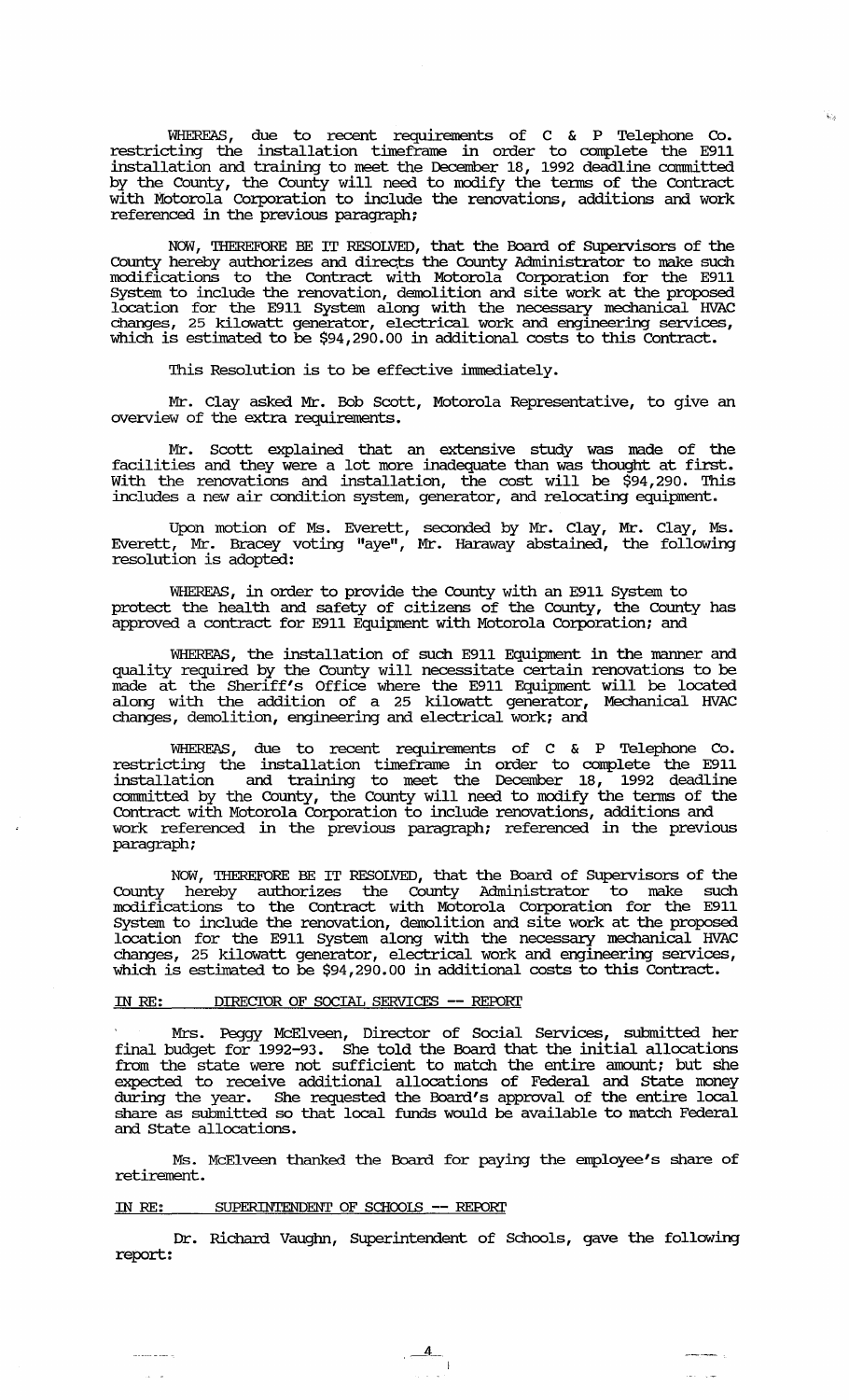The School Board has reorganized; Greg Davis is Chairman, and Harold Walker is Vice Chairman.

2. 'Ihe School Board meetings will be held on the second Tuesday of each month alternating odd and even months at 8:00 P.M. and 4:00 P.M. Also, a second meeting has been added on the fourth Tuesday from September to April, excluding December, to be held at each school at 7:30 P.M.

3. Dr. Vance gave a brief review of the planning retreat. She commended Ms. Diane Galbreath for her help with the process.

4. Diane Galbreath presented the Board with a brief report of the past year's work for OYCS and a projection of their future work. She said this year the Office on Youth and conununity services has produced a Six-Year Plan for the Youth which was an interagency effort coordinated by the Office on Youth which she submitted to the Board. She also requested authorization to have the' annual Christmas Parade on December 6, 1992.

Upon motion of Mr. Haraway, seconded by Mr. Clay, Mr. Clay, Ms. Everett, Mr. Haraway, Mr. Bracey voting "aye", the Office on Youth and community services was authorized to hold the annual Christmas Parade on December 6, 1992 at 3:00 P.M.

## IN RE: COUNTY ATTORNEY -- REPORT

Ŵ

Mr. Daniel Siegel, County Attorney, reported the following to the Board:

1. Mr. Siegel requested authorization to advertise the Amendment to the Courthouse Maintenance Fee Ordinance for public hearing. This amendment will provide for the collection of a fee for civil cases also.

Upon motion of Mr.' Haraway, seconded by Mr. Clay, Mr. Clay, Ms. Everett, Mr. Haraway, Mr~ Bracey voting "aye", the County Attorney was authorized to advertise the Amendment to the Courthouse Maintenance Fee ordinance.

2. The County Attorney told the Board he would present the proposal. for financing bids at the next meeting.

3. 'Ihe Weapons Ordinance infonnation will be distributed at the next meeting also.

# IN *RE:* RECREATION DIRECIOR-- REFDRl'

Mr. Tony Rinaldi, Recreation Director, submitted the progress report for the month of June, 1992.

# IN *RE:* IURCHASE OF FIEID MAINTENANCE EQUIFMENT

Mr. Rinaldi presented the bid results for lawn equipment to the Board. He asked for direction on whether to purchase new or used equipment. This equipment will be used to maintain the recreational fields during the summer and snow removal in the winter. Mr. Haraway asked about coordination of the school's equipment. Mr. Bracey stated the equipment purchase was discussed with the school maintenance staff and mentioned to the School Board. The Superintendent stated no funds were budgeted for this type of equipment.

After discussing the issue, the Board decided it would be best to purchase the used tractor from lowery Tractor Sales to include a mower and parameter at a cost of \$6,145. The second trailer at a cost of \$6,145.

Upon motion of Mr. Clay, seconded, by Ms. Everett, Mr. Clay, Ms. Everett, Mr. Haraway, Mr. Bracey, voting "aye", payment of \$6,145 to Iowexy Tractor Sales for a used tractor and grass. cutting equipment was approved and funds appropriated.

## IN RE: PUBLIC SAFETY DIRECTOR

David W. Nichols, Public Safety Officer, submitted several reports including the Fire Department's and Rescue Unit's responses for the month of June. He also informed the Board of the following:

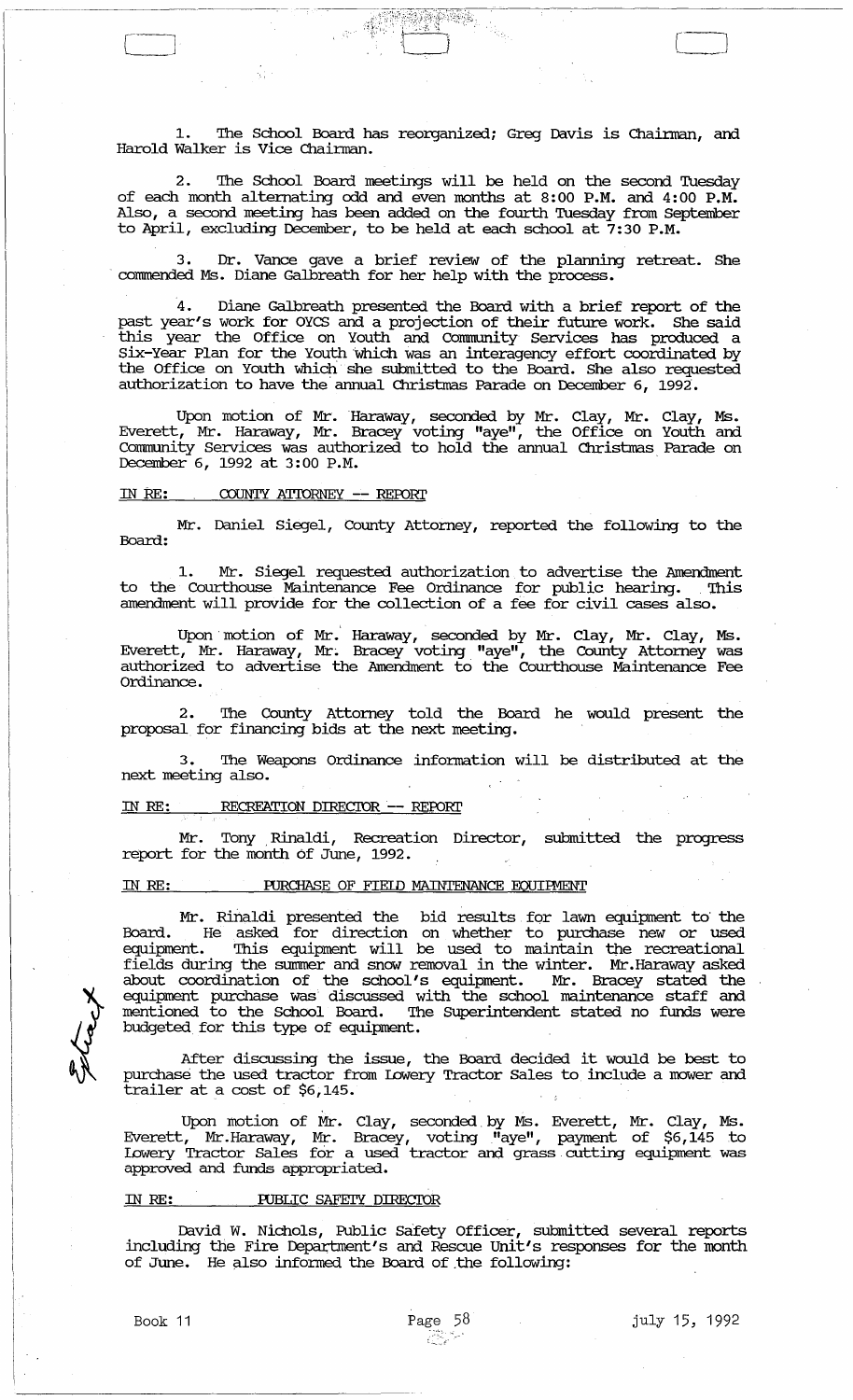1. He requested authorization to have the County Attorney research the possibility of code specifically addressing the fencing and/ or securing of swimming pools.

2. To have the county Code amended to increase the fine for violation of Class I Misdemeanor to \$2,500 maximum as per code of Virginia.

3. He gave the Board a draft on regulation for enforcement of the storage of liquid propane tank exchange cages located at gas stations and convenience stores. He asked the Board to read them over and offer any concerns or suggestions.

4. Mr. Nichols told the Board he has begun a comprehensive fire inspection program for all buildings open to the public within Dinwiddie County - schools, churches, businesses, offices, and stores. All will be inspected at least once per year, with high hazard occupancies being inspected twice per year to insure compliance with the Virginia statewide Fire Prevention Code and the Code of Dinwiddie county.

5. He informed the Board he is logging the status of the ambulances within the County and will present the Board with a graph indicating hours of service.

6. Mr. Nichols asked the Board for authorization to begin the fire and pump maintenance service program for fire vehicles in an amount not to exceed \$5,000.

Upon motion of Mr. Clay, seconded by Mr. Haraway, Mr. Clay, Ms. Everett, Mr. Haraway, Mr. Bracey voting "aye", an amount not to exceed \$5,000 was appropriated from the Capital Projects Fire Departments Fund for fire and pump maintenance.

7. He requested authorization to begin administering the Hepatitis B Vaccine Program. The funding was approved in the budget for 1992-93.

Upon motion of Mr. Clay, seconded by Ms. Everett, Mr. Clay, Ms. Everett, Mr. Haraway, voting "aye", Mr. Bracey voting "nay", an amount not to exceed \$26,000 from fund number 3202- 7008 was approved for the administration of the Hepatitis B Vaccine for the County fire department volunteer personnel.

8. Mr. Nichols infonned the Board that he had attended the Deparbnent of Emergency services, Civil Defense Systems class last month. He said he also plans to attend a course in Emergency Planning July 14 - 16, 1992 in Richmond.

9. The Public Safety Officer reported that on Wednesday, July 8, 1992, he, Gary Rudolph, Executive Director of Southside Chapter of American Red Cross, and Peggy McElveen, Director of Social Services, spent the morning surveying the county's school buildings. Presently, Dinwiddie County High School is the evacuation shelter. In the coming months they will be updating the County's evacuation and sheltering procedures to better utilize the available shelter area.

10. Mr. Nichols stated that he has been selected to hold a position on the Board of Directors of the Southside Chapter of the American Red Cross which serves Dinwiddie County.

11. Mr. Nichols stated that the Ford Volunteer Fire Department fire truck is in need of repairs. They requested authorization to forego the three bid requirement in order to expedite its return to service because it would have to be towed to three different places in order to get the bids.

The Public Safety Officer was infonned that the three bids were mandatory but that since it was the first line truck it would have to be repaired quickly. He was instructed. to get the bids and give them to the Assistant County Administrator for approval.

Upon motion of Mr. Clay, seconded by Mr. Haraway, Mr. clay, Ms. Everett, Mr. Haraway, Mr. Bracey voting "aye", the County administrator was authorized to repair the Ford Volunteer Fire Department truck after the three bids are received and the lowest price analyzed for acceptance.

 $-\frac{6}{1}$ 

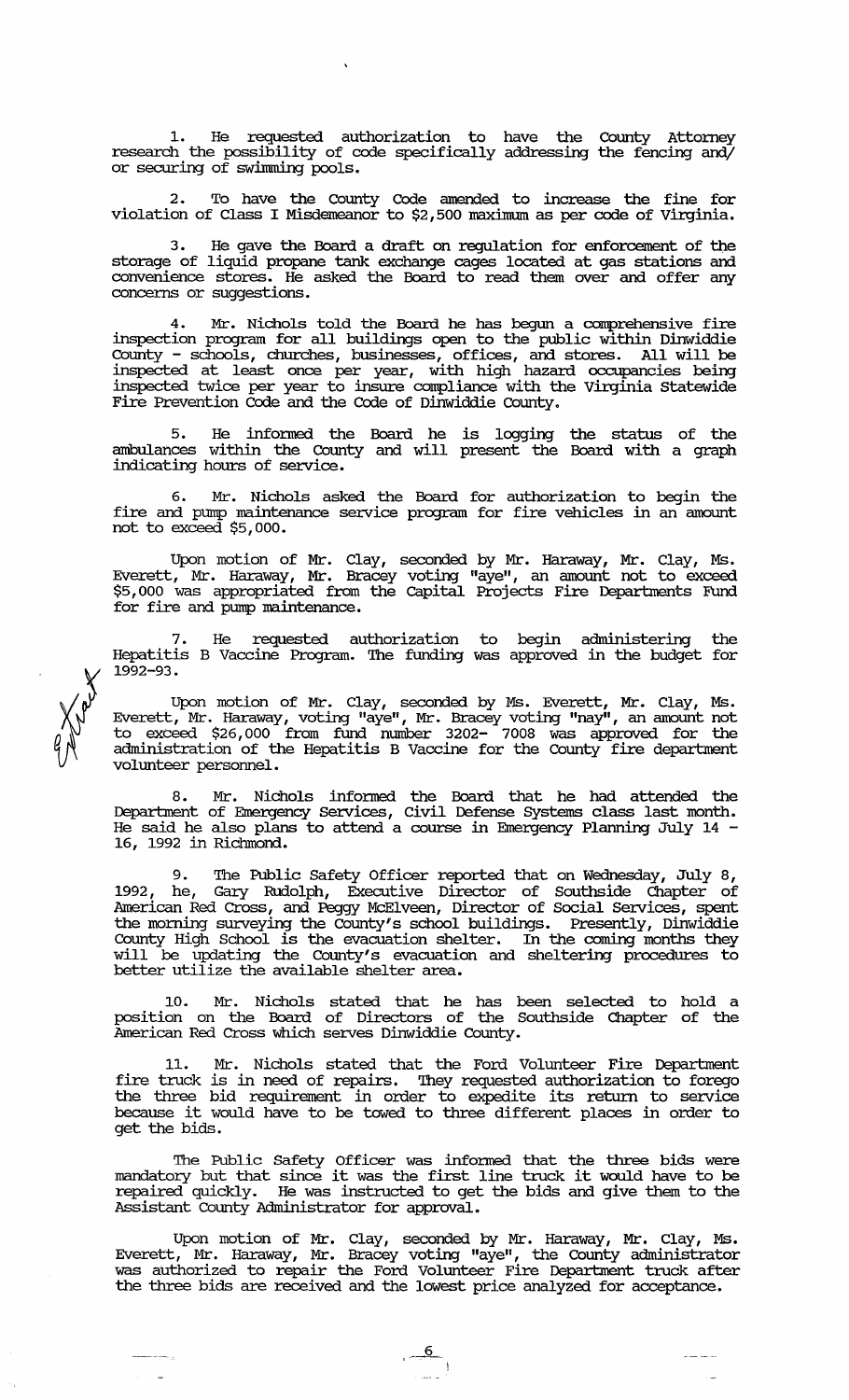#### IN RE: DIRECTOR OF WASTE MANAGEMENT -- REPORT

Mr. Denny King, Director of Waste Management, submitted a report for the month of June to the Board. He infonned the Board that he could extend the hours of operation without increasing working hours of the employees to better serve the public. The extension would be to 6:00  $P.M.,$  Monday - Friday and 7:00 A.M. - 3:00 P.M. on Saturday.

<u>रुकामञ्जूषा जु</u>

The Board instructed Mr. King to try the extended hours.

### IN RE: LANDFILL EXPANSION -- HYDROGEOI.CGIC & GEOTECHNICAL WORK

The Assistant County Administrator infonned the Board that Draper Aden Associates has solicited proposals from geotechnical finns to conduct the field work on the Landfill expansion. Four proposals were submitted to them for Dinwiddie County's hydrogeologic and geotechnical investigation of the proposed landfill site. Estimated costs are listed  $\mathbf{below:}$  . The contract of  $\mathbf{C}$ 

| Engineering Tectonics P.A.           | \$27,635 |
|--------------------------------------|----------|
| Atlantic Geotechnical Services       | 41,199   |
| Virginia Geotechnical Services, P.C. | 63,550   |
| Russnow-Kane & Associates            | 62,500   |

Engineering Tectonics P.A. submitted a well designed site investigation proposal which reflects their lmowledge of the pennitting and design process. Their combination of expertise and cost provide the County with a good value. The Assistant County Administrator said Draper Aden recommended Engineering Tectonics P.A. to conduct the site hydrogeologic and geotechnical investigation and report for the Landfill expansion. .

Upon motion of Mr. Clay, seconded by Mr. Haraway, Mr. Clay, Ms. Everett, Mr. Haraway, Mr. Bracey voting "aye", the County Administrator was authorized to proceed with Engineering Tectonics at the cost of \$27,635 for the site hydrogeologic and geotechnical investigation report for the Landfill expansion.

## IN RE: APPROPRIATIONS RESOLUTION

'!he Assistant County Administrator told the Board the appropriations resolution needed to be approved in order to disburse funds for 1992-93.

Upon motion of Mr. Haraway, seconded by Ms. Everett, Mr. Clay, Ms. Everett, Mr. Haraway, Mr. Bracey voting "aye", the following resolution was adopted:

Whereas, the final 1992-93 budget has been adopted by the Board of supervisors; and

Whereas, in order for the various departments and agencies to make expenditures within this budget, an appropriation of funds must be authorized by the Board of SUpervisors;

NOW THEREFORE BE IT RESOLVED by the Board of SUpervisors of Dinwiddie County, Virginia that the total General Fund budget in the amount of \$12,023,371 will be appropriated on a monthly basis as claims are approved; and

BE IT FURITHER RESOLVED by the Board of Supervisors of Dinwiddie  $\frac{1}{2}$  County, Virginia that the E911 Fund in the amount of \$153,179; Self Insurance Fund in the amount of \$253,225; law Library Fund in the amount of \$2,500; General Capital Projects Fund in the amount of \$702,832; Local Sales Tax in the amount of \$575,000; School Textbook Fund in the amount of \$126,045; School Fund in the amount of \$17,238,553; Virginia Public Assistance Fund in the amount of \$1,672,049; OYCS Fund in the amount of \$75,092 and CDEG Fund in the amount of \$750,000 be appropriated beginning , July 1, 1992.

## IN RE: COUNTY ADMINISTRATOR COMMENTS

1. The Administrator gave an update on the clean-up of Stony springs SUbdivision.

 $\Box$